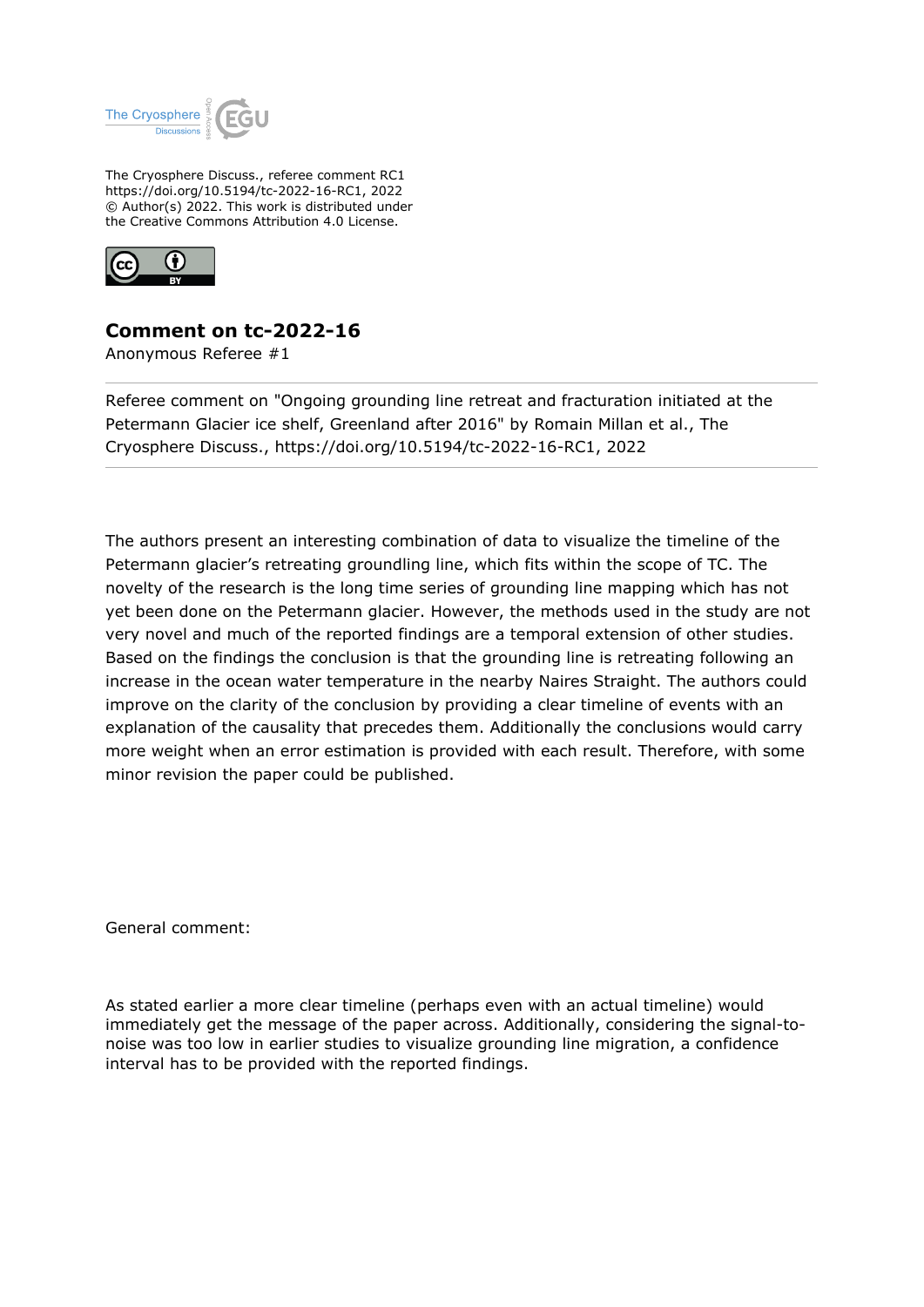Specific comments:

Abstract:

L22: As a result of the warming or the grounding line retreat? Rückamp et al. (2019) suggest that the speed-up is due to calving. This in turn can be due to an increase of ocean water temperature, but is a bit more complicated (see Shroyer et al. *"*Seasonal control of Petermann Gletscher ice-shelf melt by the ocean's response to sea-ice cover in Nares Strait*,"* 2017).

L24: change "accentuate" to speed-up/enhance

From L32-45 From the text it seems there is no reason at all to do this study, as everything appears to be stable. Therefore, the reason for this study should be stated more clearly: i.e. "earlier it was not possible to map the grounding line migration, due to a low signal-to-noise ratio. Considering the importance of grounding line migration to glacier stability we now show its evolution and provide additional data to explain its behaviour".

L46-57: This is data/method description and therefore doesn't fit in the introduction. Or if this is new data that now allows you to do this study then mention it shortly.

L59-60: Do you combine these data sources or do you use them separately for two different things?

L61: expand a bit on how you get to those conclusions. Just showing data is not enough, you also need to explain how they are related and what explanatory features they provide.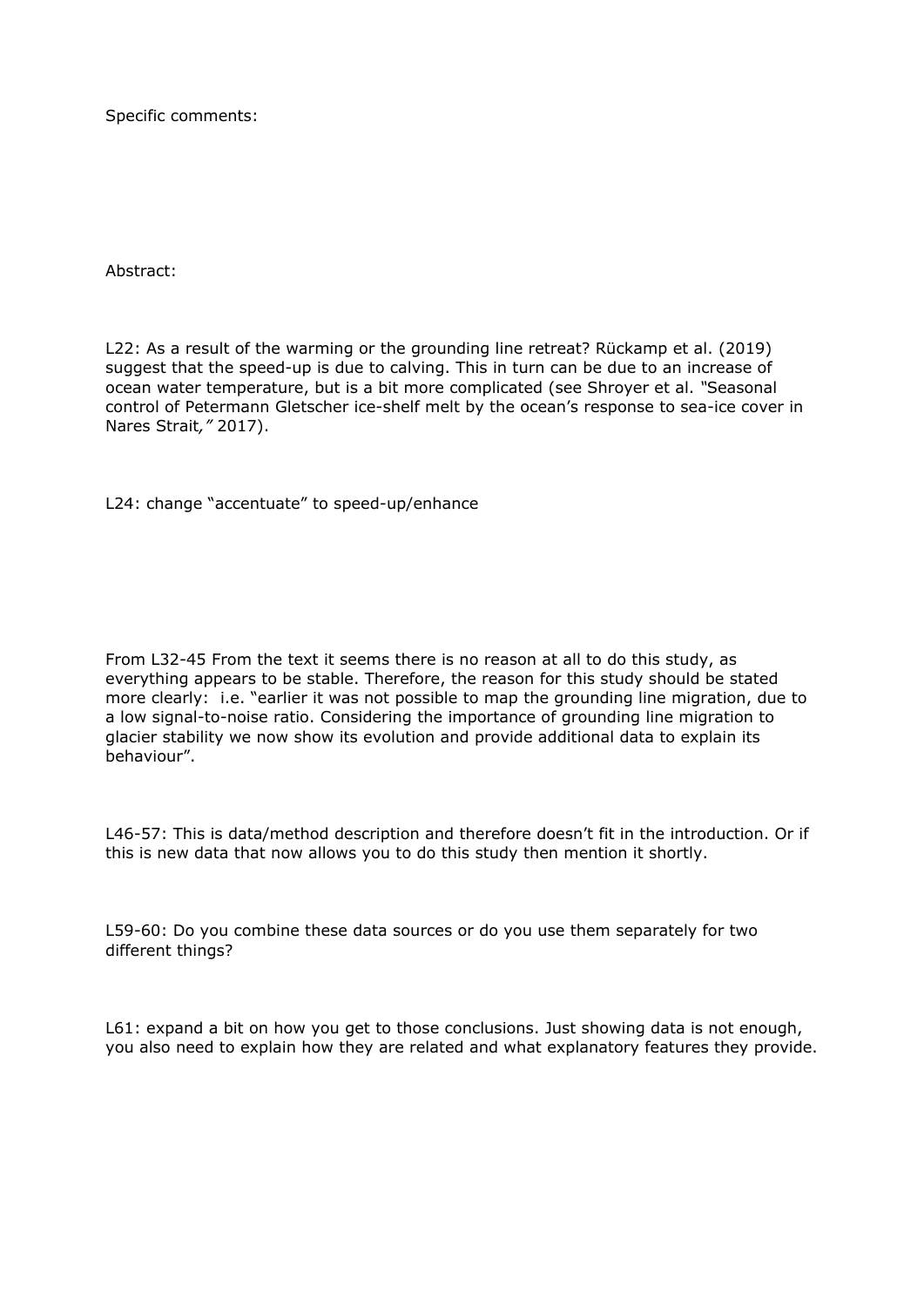L109-117: Note that it is not strain, but stress that causes ice shelfs to fracture. Strain is of course related to stress, but ice rheology is an important factor as well. Additionally note that movement of decoupled ice does not suggest high strain rates, but just shows relative movement.

L135: Can you include some form of confidence interval for the estimations of the grounding line retreat?

L163-164: Do you have data or reference supporting this statement?

L187: You state that an increase in flow leads to enhanced thinning which causes the grounding line to retreat. Although there is some truth in that statement it would be better to rephrase it a bit, as grounding line retreat is also related to the fjord topography. When warm water can flow along a retrograde slope the grounding line will retreat much faster than when presented with a prograde slope. Additionally I can imagine a scenario where a reduction in buttressing increases the discharge of the glacier and causes an advancement of the grounding line. One not necessarily follows the other.

L197: Can you explain a bit more about this model, so the reader does not have to read the paper of Rignot et al. (2016)?

L199: Is this  $q_m$  part of a formula? If so, please provide the whole formula.

L200-205: Considering you are an order of magnitude off the observed grounding line retreat, is this a really useful calculation to make? Indeed subglacial water discharge can influence the basal melt rate, but make sure to provide how much this effect can be. Same for pressurized seawater. If these effects can explain the discrepancy between observed and calculated than your argument for making the calculation is a lot stronger.

L218: consider replacing "accentuate" with promote/increase/further